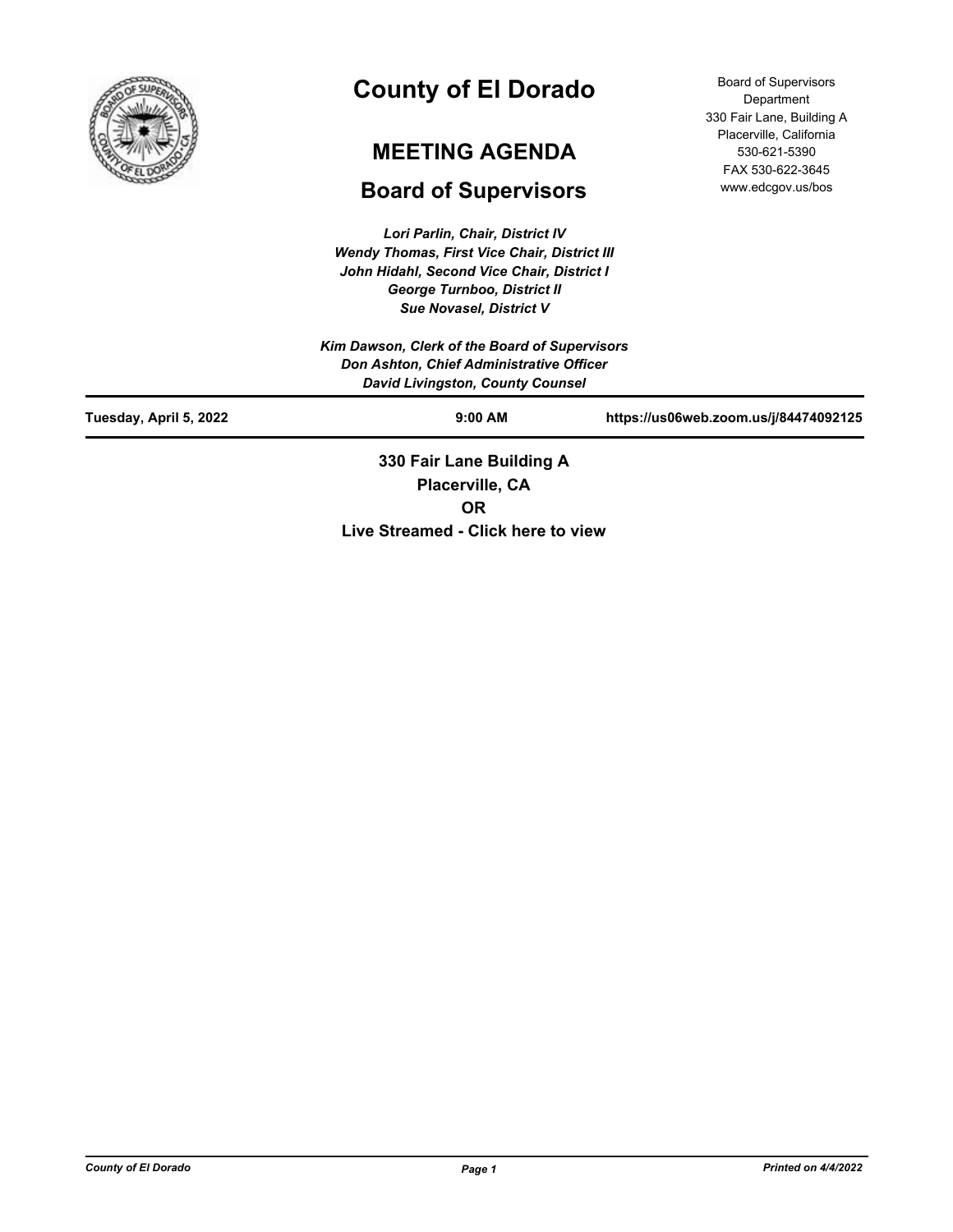**PUBLIC PARTICIPATION INSTRUCTIONS: The Board of Supervisors meeting room will be open to the public. The meeting will continue to be live-streamed via Zoom and YouTube.**

**Members of the public may address the Board in-person or via Zoom to make a public comment. The public should call into 530-621-7603 or 530-621-7610. The Meeting ID is 844 7409 2125. Please note you will be able to join the live-stream 15 minutes prior to the posted meeting start time.**

**To observe the live stream of the Board of Supervisors meeting go to https://us06web.zoom.us/j84474092125.**

**To observe the Board of Supervisors meetings via YouTube, click https://www.youtube.com/channel/UCUMjDk3NUltZJrpw2CL7Zkg.**

**If you are joining the meeting via zoom and wish to make a comment on an item, press the "raise a hand" button. If you are joining the meeting by phone, press \*9 to indicate a desire to make a comment. Speakers will be limited to 3 minutes.**

**By participating in this meeting, you acknowledge that you are being recorded.**

**If you choose not to observe the Board of Supervisors meeting but wish to make a comment on a specific agenda item, please submit your comment in writing. You are encouraged to submit your comment in writing by 4:00 PM on the Monday before the meeting to ensure the Board of Supervisors has adequate time to review. Please submit your comment to the Clerk of the Board at edc.cob@edcgov.us. Your comment will be placed into the record and forwarded to the Board of Supervisors**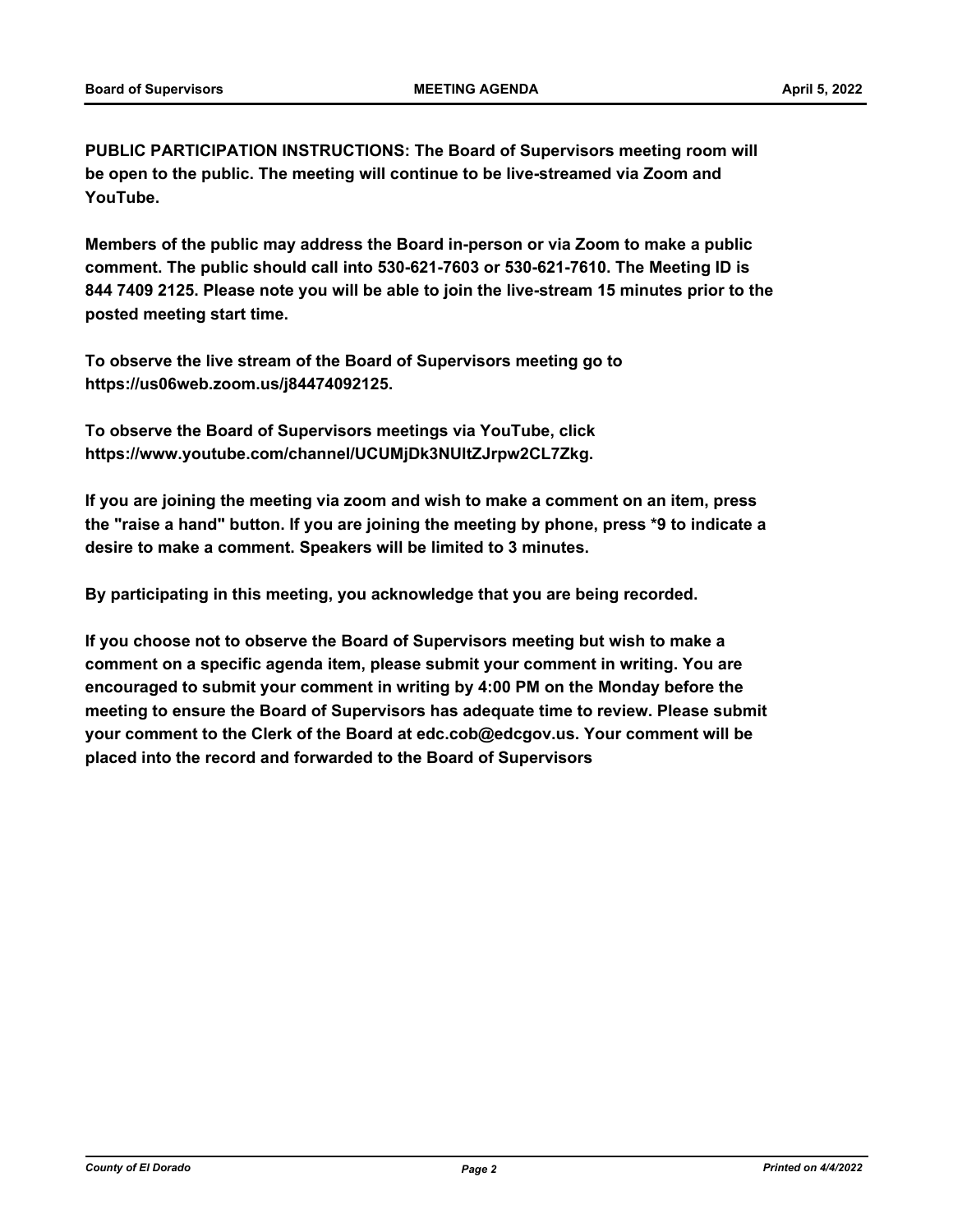## **Vision Statement Safe, healthy and vibrant communities, respecting our natural resources and historical heritage**

## **This institution is an equal opportunity provider and employer.**

Live Web Streaming and archiving of most Board of Supervisors meeting videos, all meeting agendas, supplemental materials and meeting minutes are available on the internet at: http://eldorado.legistar.com/Calendar.aspx

The County of El Dorado is committed to ensuring that persons with disabilities are provided the resources to participate in its public meetings. Please contact the office of the Clerk of the Board if you require accommodation at 530-621-5390 or via email, edc.cob@edcgov.us, preferably no less than 24 hours in advance of the meeting.

The Board of Supervisors is concerned that written information submitted to the Board the day of the Board meeting may not receive the attention it deserves. The Board Clerk cannot guarantee that any FAX, email, or mail received the day of the meeting will be delivered to the Board prior to action on the subject matter.

The Board meets simultaneously as the Board of Supervisors and the Board of Directors of the Air Quality Management District, In-Home Supportive Services, Public Housing Authority, Redevelopment Agency and other Special Districts.

For Purposes of the Brown Act § 54954.2 (a), the numbered items on this Agenda give a brief description of each item of business to be transacted or discussed. Recommendations of the staff, as shown, do not prevent the Board from taking other action.

Materials related to an item on this Agenda submitted to the Board of Supervisors after distribution of the agenda packet are available for inspection during normal business hours in the public viewing packet located in Building A, 330 Fair Lane, Placerville or in the Board Clerk's Office located at the same address. Such documents are also available on the Board of Supervisors' Meeting Agenda webpage subject to staff's ability to post the documents before the meeting.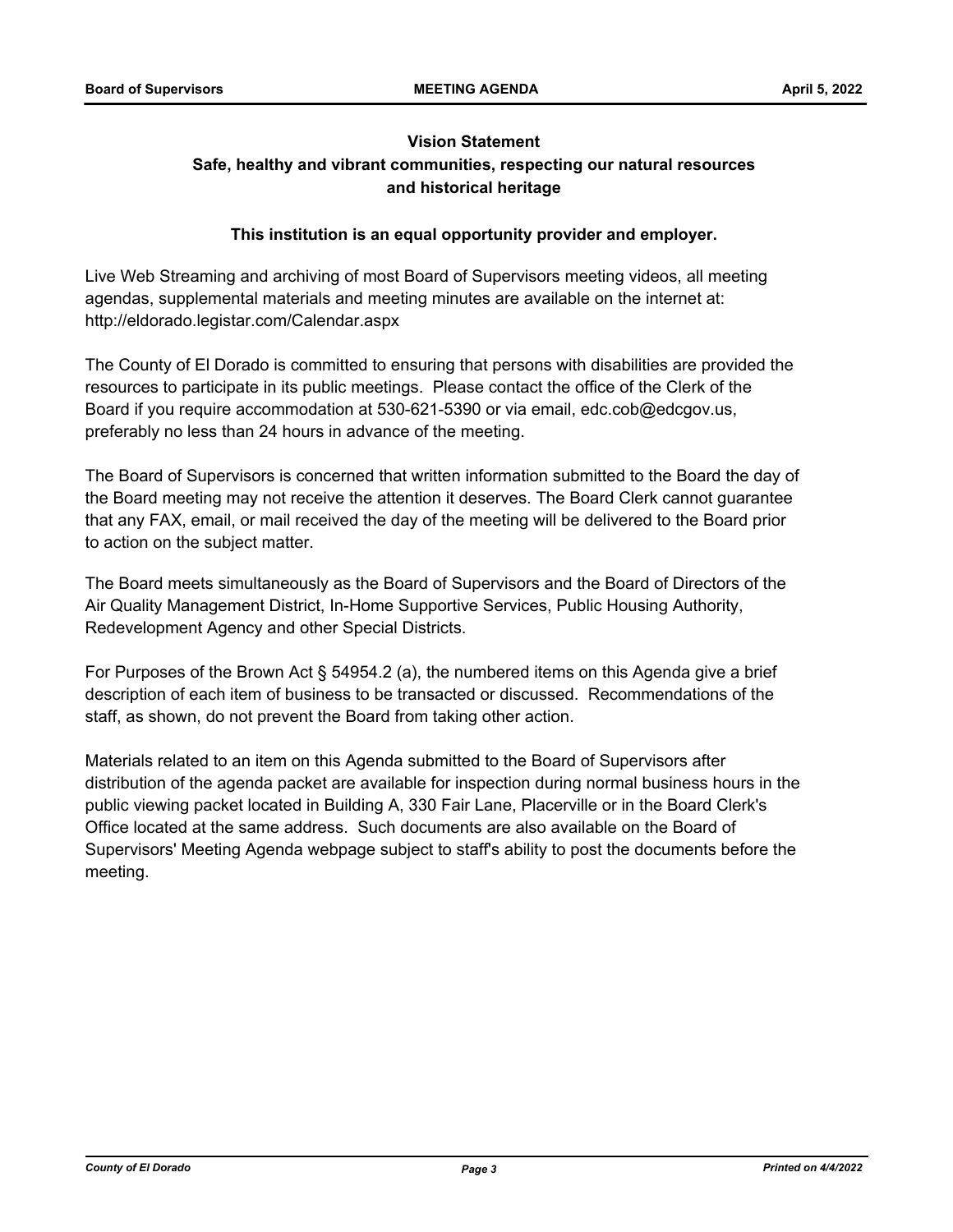### **PROTOCOLS FOR PUBLIC COMMENT**

Public comment will be received at designated periods as called by the Board Chair.

Public comment on items scheduled for Closed Session will be received before the Board recesses to Closed Session.

Except with the consent of the Board, individuals shall be allowed to speak to an item only once.

On December 5, 2017, the Board adopted the following protocol relative to public comment periods. The Board adopted minor revisions to the protocol on August 24, 2021, incorporated herein:

The Board wants all members of the public to feel welcome to speak, especially regarding controversial items. Time for public input will be provided at every Board of Supervisors meeting. Individuals will have three minutes to address the Board. If the three minutes are exceeded the speaker's microphone will be muted. Applause or other outbursts are not allowed in the Board Chambers.

During noticed public hearings only, individuals authorized by organizations to speak to organizational positions may request additional time, up to five minutes.

Public comment on certain agenda items designated and approved by the Board may be treated differently within specific time limits per speaker or a limit on the total amount of time designated for public comment. It is the intent of the Board that quasi-jurisdictional matters have additional flexibility depending on the nature of the issue.The Board Chair may limit public comment during Open Forum.

Individual Board members may ask clarifying questions but will not engage in substantive dialogue with persons providing input to the Board.

If a person providing input to the Board creates a disruption by refusing to follow Board guidelines, the Board Chair may take the following actions:

Step 1. Request the person adhere to Board guidelines. If the person refuses, the Board Chair may turn off the speaker's microphone.

Step 2. If the disruption continues, the Board Chair may order a recess of the Board meeting. Step 3. If the disruption continues, the Board Chair may order the removal of the person from the Board meeting.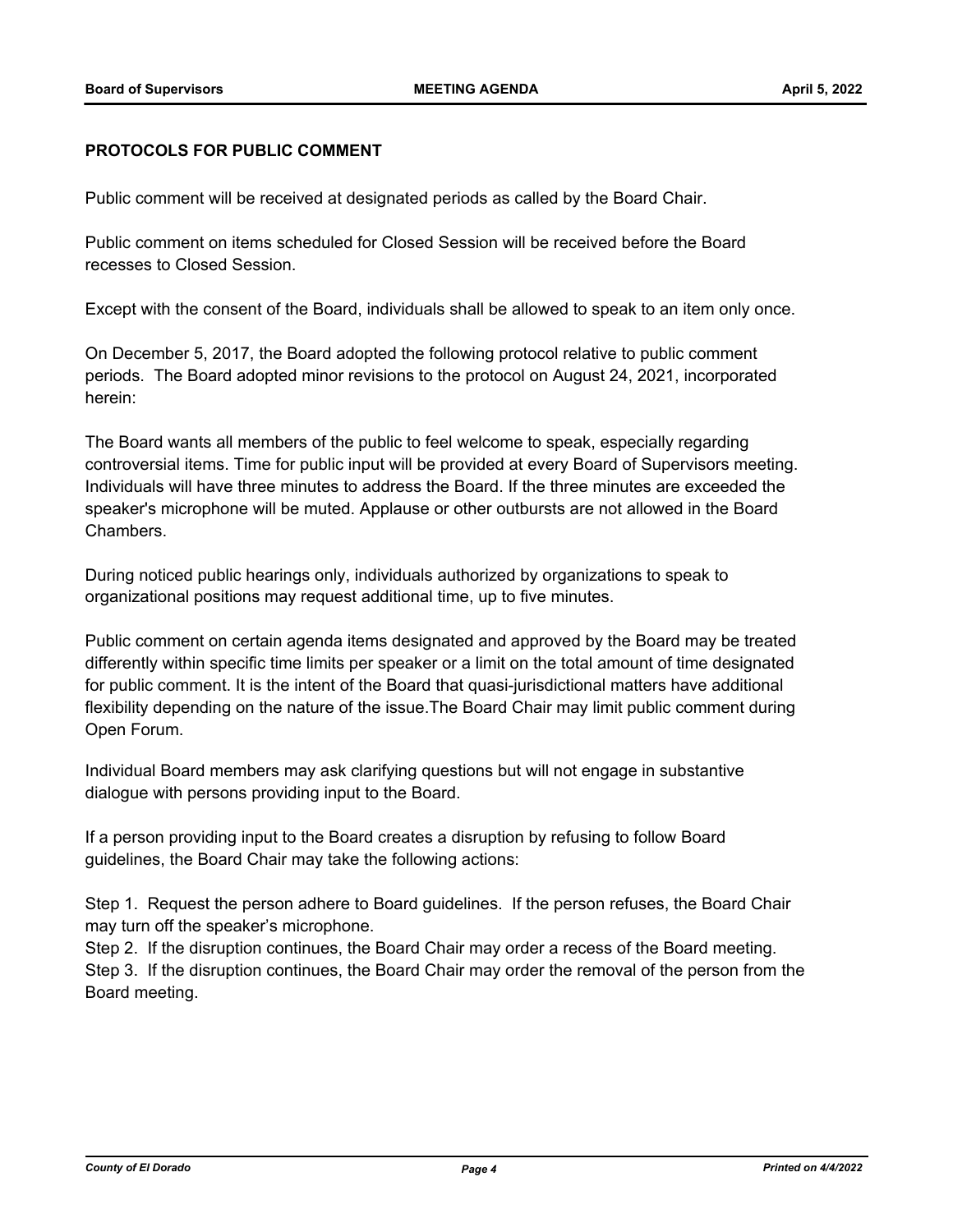## **9:00 A.M. - CALL TO ORDER**

### **INVOCATION AND PLEDGE OF ALLEGIANCE TO THE FLAG**

#### **ADOPTION OF THE AGENDA AND APPROVAL OF CONSENT CALENDAR**

The Board may make any necessary additions, deletions or corrections to the agenda including moving items to or from the Consent Calendar and adopt the agenda and the Consent Calendar with one single vote. A Board member may request an item be removed from the Consent Calendar for discussion and separate Board action. At the appropriate time as called by the Board Chair, members of the public may make a comment on matters on the Consent Calendar prior to Board action.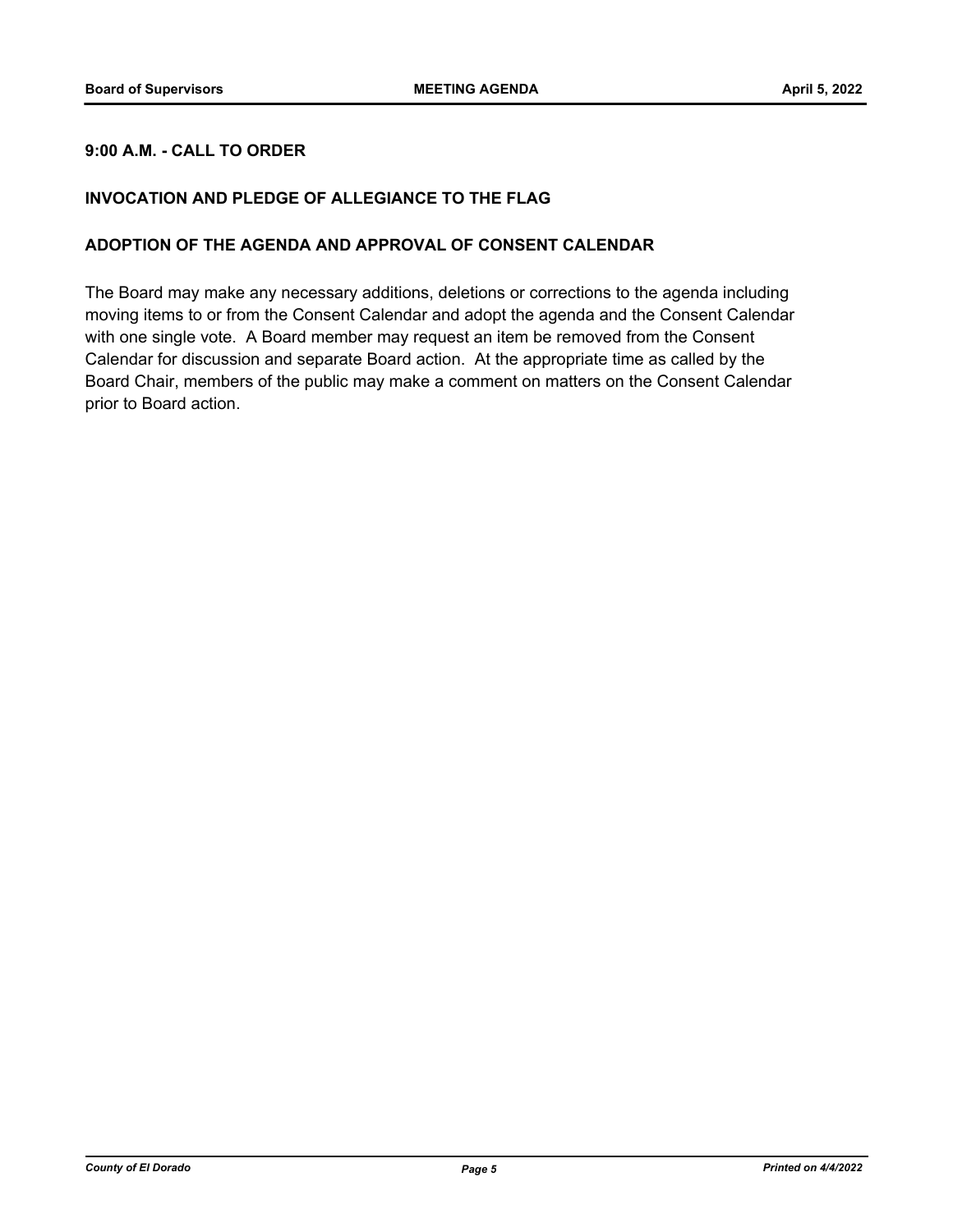#### **CONSENT CALENDAR**

Clerk of the Board recommending the Board approve the Minutes from the regular meeting of March 22, 2022. **1.** [22-0602](http://eldorado.legistar.com/gateway.aspx?m=l&id=/matter.aspx?key=31503)

### **GENERAL GOVERNMENT - CONSENT ITEMS**

Chief Administrative Office, Facilities Division, recommending the Board: 1) Authorize the Purchasing Agent to execute Amendment I to Agreement for Services 5630 with Cleanrite, Inc. to increase compensation by \$78,000 for an amended not-to-exceed amount of \$150,000 to provide on-call and emergency restoration and repair services at various County operated locations; and **2.** [22-0251](http://eldorado.legistar.com/gateway.aspx?m=l&id=/matter.aspx?key=31152)

> 2) Make findings that due to the limited time frames, temporary or occasional nature, or schedule for the project or scope of work, the ongoing aggregate of work to be performed under Agreement for Services 5630 is not sufficient to warrant the addition of permanent staff in accordance with Chapter 3.13, Section 3.13.030, of the County Purchasing Ordinance.

FUNDING: General Fund.

Chief Administrative Office, Central Fiscal Division, recommending the Board approve the following related to the American Rescue Plan Act ("ARPA") Coronavirus State and Local Fiscal Recovery Funds ("SLFRF"): 1) Approve use of ARPA SLFRF Subrecipient Agreement template, pending approval by Risk Management; **3.** [22-0567](http://eldorado.legistar.com/gateway.aspx?m=l&id=/matter.aspx?key=31468)

2) Authorize Chief Administrative Officer, or designee, to execute Subrecipient Agreements with entities approved for SLFRF funds by prior or future Board direction; and

3) Approve and authorize the Chair to sign a budget transfer appropriating a) operating transfers to County departments from ARPA funds in the amount of \$3,500,000 and b) contributions to other governmental agencies in the amount of \$750,000 for Fiscal Year 2021-22 expenditures (4/5 vote required).

FUNDING: ARPA SLFRF Funds.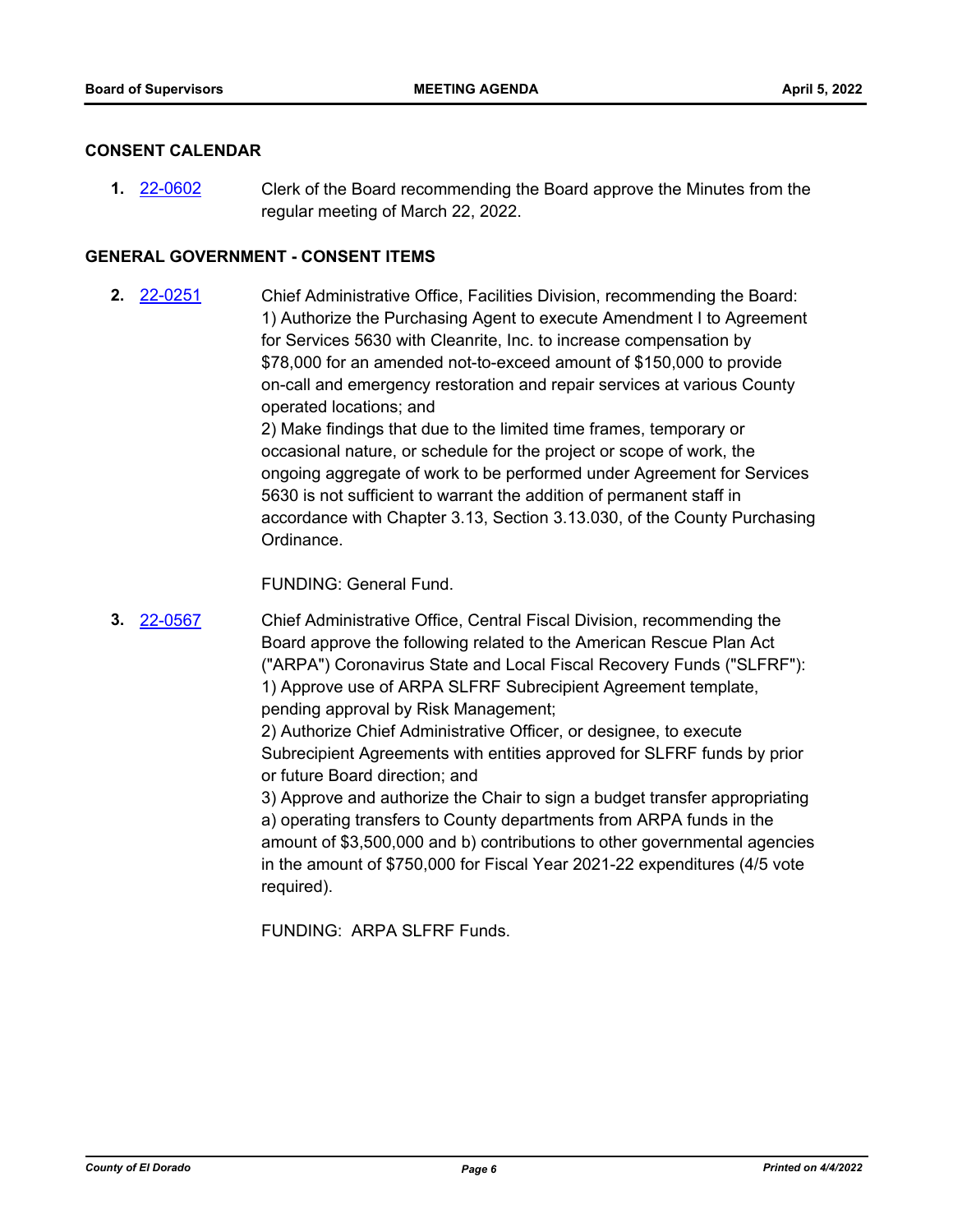Clerk of the Board recommending the Board approve the Committee Application Review Team's recommendation to make the following appointment to the Community and Economic Development Advisory Committee pursuant to Resolution 177-2017 and Board Policy I-5, Boards, Committees and Commissions - Application Evaluation Policy for Members: **4.** [22-0343](http://eldorado.legistar.com/gateway.aspx?m=l&id=/matter.aspx?key=31244)

Appoint Kathy Dunkak, Member At-Large, Term Expiration 2/22/2026.

#### FUNDING: N/A

Clerk of the Board, based upon the recommendation of the El Dorado County Early Care and Education Planning Council, recommending the Board make the following appointment to the El Dorado County Early Care and Education Planning Council: Appoint Jennifer Rogers, Public Agency Representative - Joint Appointment, Term Expiration 04/05/2026. **5.** [22-0509](http://eldorado.legistar.com/gateway.aspx?m=l&id=/matter.aspx?key=31410)

#### FUNDING: N/A

Clerk of the Board, based upon the recommendation of the El Dorado County Airport Advisory Committee, recommending the Board make the following appointment to the El Dorado County Airport Advisory Committee: Appoint Mark Moss, Representing Placerville Airport, Term Expiration 4/5/2026. **6.** [22-0518](http://eldorado.legistar.com/gateway.aspx?m=l&id=/matter.aspx?key=31419)

#### FUNDING: N/A

Human Resources Department recommending the Board approve and adopt the revisions to the following class specifications to comply with the revised Internal Revenue Service Publication 1075: Assistant Director of Child Support Services; Assistant Director of Child Support Services /Chief Attorney; Assistant Director of Health Services; Chief Assistant Director, Health and Human Services Agency; Child Support Attorney I/II/III/IV; Child Support Investigator I/II; Child Support Specialist I/II; Child Support Specialist III; Child Support Supervisor; Deputy Director, Health and Human Services Agency; Deputy Public Guardian I/II; Deputy Public Guardian Supervisor; Director of Child Support Services; Director of Health and Human Services Agency; Eligibility Specialist Trainee/I/II; Eligibility Specialist III; Eligibility Supervisor; Fiscal Technician; Fiscal Services Supervisor; Medical Office Assistant I/II; Program Assistant; Program Manager; Program Manager - Protective Services; Public Health Nurse I/II; Public Health Nursing Manager; Registered Nurse; Sr. Fiscal Assistant. **7.** [22-0547](http://eldorado.legistar.com/gateway.aspx?m=l&id=/matter.aspx?key=31448)

FUNDING: N/A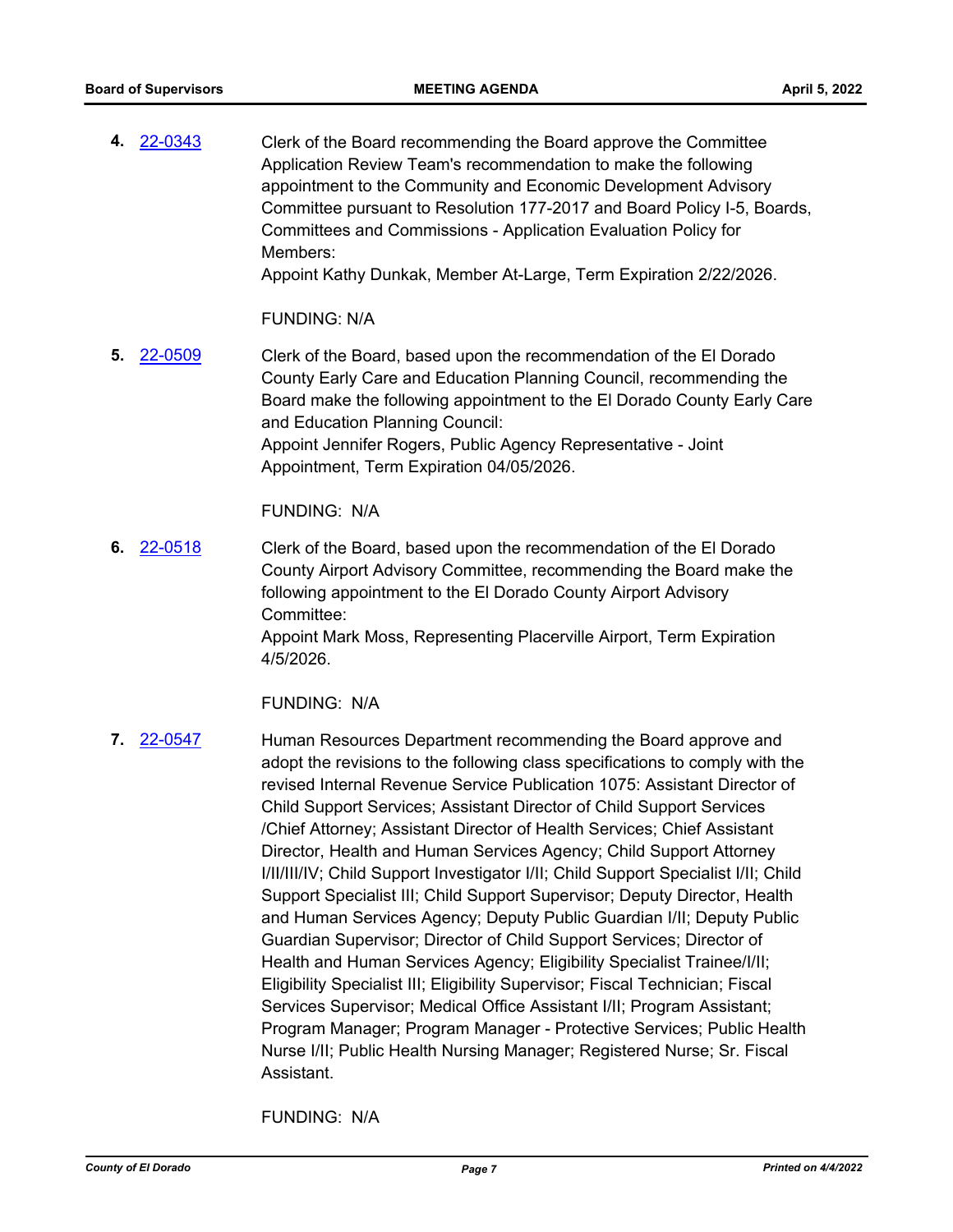Human Resources Department recommending the Board adopt and authorize the Chair to sign Resolution 050-2022 deleting 2.0 full time equivalent (FTE) Administrative Analyst I/II allocations and the addition of 2.0 FTE Sr. Administrative Analyst allocations in the Transportation Department, and waive the competitive recruitment and selection process at the request of the appointing authority in accordance with Personnel Rule 507.1.2. FUNDING: Various funding sources as detailed in the Department of Transportation's Capital Improvement Program, including federal, state and local funding. **8.** [22-0563](http://eldorado.legistar.com/gateway.aspx?m=l&id=/matter.aspx?key=31464) Treasurer-Tax Collector recommending the Board approve the continuation of the following perpetual agreements for an estimated total of \$66,000 for the Fiscal Year 2022-23 for ongoing maintenance and support for equipment, software licensing and treasury services as follows: 1) Bloomberg Finance LP; 2) Bank of New York Mellon Trust Co; 3) Diebold Nixdorf, Inc.; 4) Loomis Armored US, LLC; 5) SymPro Inc; and 6) Columbia Ultimate Business Systems. FUNDING: General Fund. **9.** [22-0378](http://eldorado.legistar.com/gateway.aspx?m=l&id=/matter.aspx?key=31279) Supervisor Hidahl recommending the Board consider the following pertaining to the 11th Annual Firework display to be held at the El Dorado Hills Town Center on Saturday, July 2, 2022: 1) Adopt and authorize the Chair to sign Resolution 051-2022 permitting Pyro Spectaculars by Souza to conduct a pyrotechnic display for the event, contingent upon full compliance of necessary requirements, insurance, contracts and permits as deemed necessary by the control authorities; and 2) Authorize the Chair to sign a letter to the Fire Marshal approving same. **10.** [22-0360](http://eldorado.legistar.com/gateway.aspx?m=l&id=/matter.aspx?key=31261)

FUNDING: N/A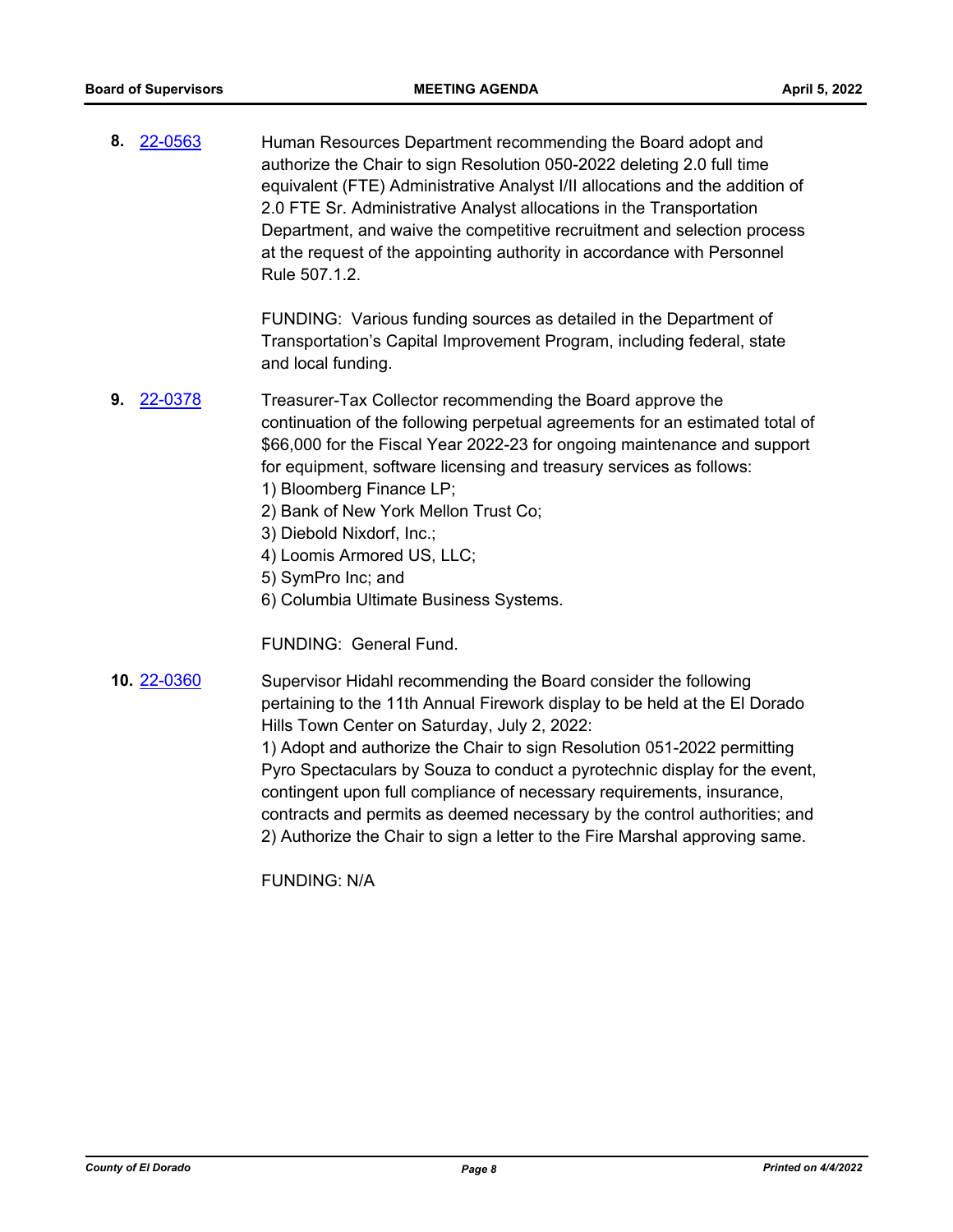#### **HEALTH AND HUMAN SERVICES - CONSENT ITEMS**

Health and Human Services Agency recommending the Board adopt and authorize the Chair to sign a Proclamation to recognize April 10, 2022 through April 16, 2022 as "National Animal Care and Control Appreciation Week" in the County of El Dorado. **11.** [22-0505](http://eldorado.legistar.com/gateway.aspx?m=l&id=/matter.aspx?key=31406)

FUNDING: N/A

Health and Human Services Agency (HHSA) recommending the Board consider approving and authorizing the Chair to sign a letter to the California Department of Finance in support of the California Behavioral Health Directors Association (CBHDA) and the California State Association of Counties (CSAC) action requesting forgiveness of the pending California Department of Health Care Services (DHCS) recoupment for \$1,712,033 in Medi-Cal behavioral health services claims. **12.** [22-0520](http://eldorado.legistar.com/gateway.aspx?m=l&id=/matter.aspx?key=31421)

FUNDING: 1991 Behavioral Health Realignment.

Health and Human Services Agency recommending the Board: 1) Find that in accordance with Ordinance section 3.13.030, D., the provision of such services provided by Contractor are in the public's best interest and by legislative authority, pursuant to Welfare and Institutions Code Section (WIC) 11461.6 and Senate Bill 89, it is mandated that the service be performed by independent contractors; 2) Approve and authorize the Chair to sign Amendment 1 to Agreement for Services 5344 with Catalyst Family Inc., doing business as Catalyst Community, for the provision of the Child Care Bridge Program for Foster Children Services, for the retroactive term of July 1, 2021 through June 30, 2024, with a maximum Fiscal Year 2021-22 obligation of \$426,986, and with each successive year's maximum to be determined based on State allocations; and 3) Authorize the HHSA Director or their designee to execute further documents relating to Agreement for Services 5344, including amendments which do not increase the maximum dollar amount or term of the Agreement, and contingent upon approval by County Counsel and Risk Management. **13.** [22-0081](http://eldorado.legistar.com/gateway.aspx?m=l&id=/matter.aspx?key=30981)

> FUNDING: State General Fund, leveraged on an annually adjusted basis by Federal funds at a percentage established based on prior fiscal year caseload.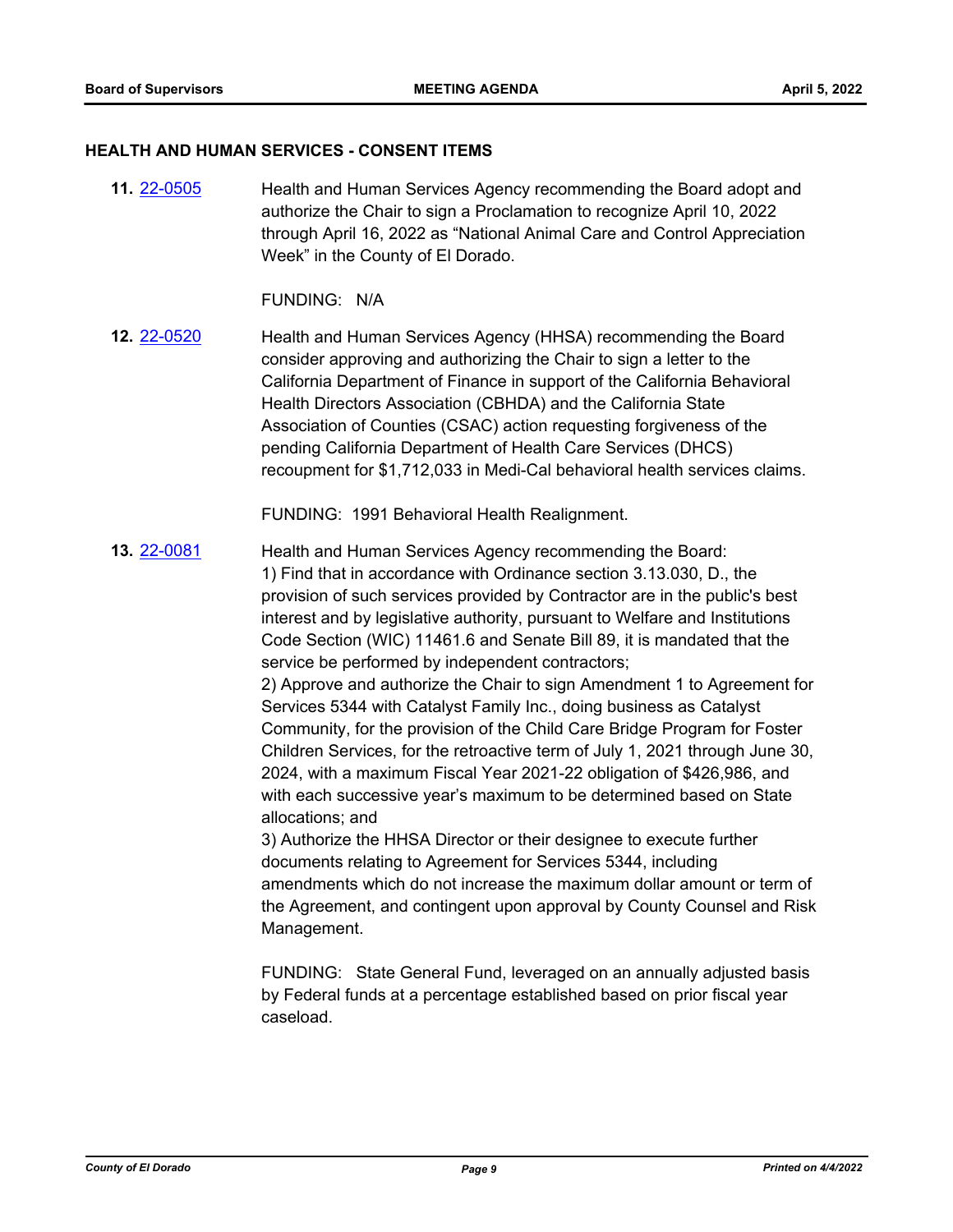Health and Human Services Agency (HHSA) recommending the Board: 1) Make findings in accordance with El Dorado County Ordinance Code, Chapter 3.13.030 (c) that the limited timeframes, temporary or occasional nature, or schedule for the project or scope of work, the ongoing aggregate of work to be performed under Agreement 6218 is not sufficient to warrant the addition of permanent staff; 2) Approve and authorize the Chair to sign Funding Agreement 6218 with Marshall Medical Center, for the provision of supporting COVID-19 reopening and recovery activities, with a maximum contractual obligation of \$250,000 for the term of execution through June 30, 2023; and 3) Authorize the Health and Human Services Agency Director or their designee to execute further documents relating to Funding Agreement 6218, including amendments, which do not increase the maximum dollar amount or term of the Agreement, and contingent upon approval by County Counsel and Risk Management. **14.** [21-1987](http://eldorado.legistar.com/gateway.aspx?m=l&id=/matter.aspx?key=30883)

> FUNDING: 100% Federal funding received from the California Department of Public Health (CDPH) for the Epidemiology and Laboratory Capacity (ELC) COVID-19 Enhancing Detection Expansion Funding, under the Coronavirus and Relief Supplemental Appropriations Act, 2021.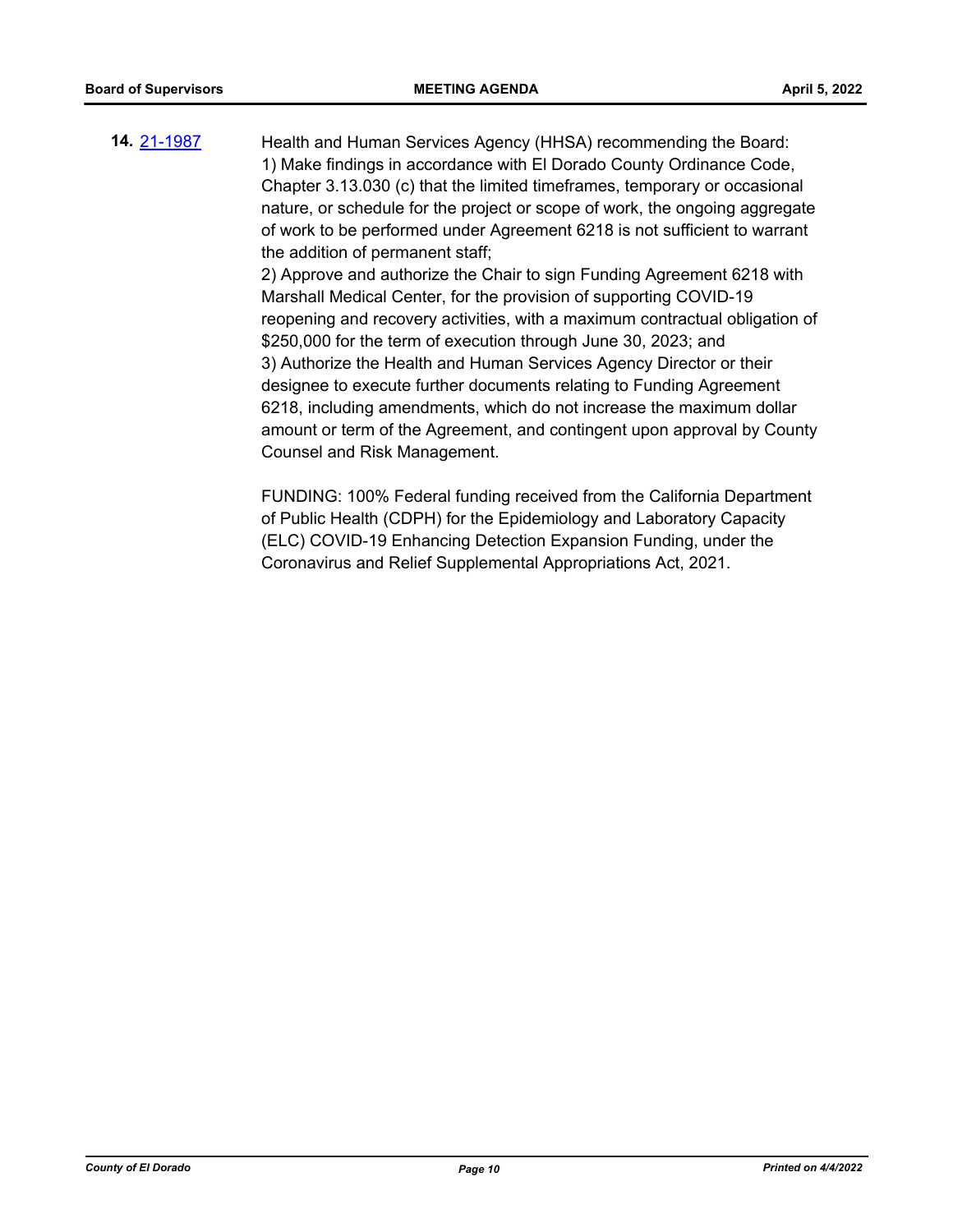Health and Human Services Agency (HHSA) recommending the Board: 1) Make findings in accordance with County Ordinance 3.13.030 that it is appropriate to contract with Nancy M. Callahan, Ph.D., doing business as I.D.E.A. Consulting for the provision of technical assistance and support in behavioral health quality assurance activities, implementation of policies and procedures, establishment of outcome measures, and implementation of recommended services, provided under Amendment I to Agreement 5484 because (B) "Specialty skills and qualifications not expressly identified in classifications are involved in the performance of the work;" 2) Approve and authorize the Chair to sign Amendment I to Agreement for Services 5484 with Nancy M. Callahan, Ph.D., doing business as I.D.E.A. Consulting, increase the not to exceed amount from \$150,000 to \$779,953 and extending the term through December 31, 2025 with no change to the rates; and **15.** [22-0047](http://eldorado.legistar.com/gateway.aspx?m=l&id=/matter.aspx?key=30947)

> 3) Authorize the HHSA Director, or designee, to execute further documents relating to Agreement 5484, contingent upon approval by County Counsel and Risk Management, including amendments which do not increase the maximum dollar amount or term of the Agreement. (Cont. 3/22/2022, Item 20)

FUNDING: 29% Medi-Cal Quality Assurance, 5% Behavioral Health Realignment, 5% Mental Health Services Act, 24% Crisis Care Mobile Unit, 9% Behavioral Health Quality Improvement, 13% Behavioral Health Continuum Infrastructure Program, 15% Mental Health Services Block Grant American Rescue Plan Act.

Staff recommending this item be Continued off Calendar.

Health and Human Services Agency (HHSA) recommending the Board: 1) Make findings in accordance with County Ordinance 3.13.030 that it is appropriate to contract with Psynergy Programs, Inc. for services provided under Agreement 4738 because (B) "Specialty skills and qualifications not expressly identified in County classifications are involved in the performance of the work;" 2) Approve and authorize the Chair to sign Amendment 2 to Agreement for Services 4738 with Psynergy Programs, Inc., which increases the maximum obligation from \$450,000 to \$950,000, with no change to the term of July 1, 2020 through June 30, 2023; and 3) Authorize the HHSA Director, or their designee, to execute further documents relating to Agreement 4738, contingent upon approval by County Counsel and Risk Management, including amendments, which do not increase the maximum dollar amount or term of the Agreement. **16.** [22-0346](http://eldorado.legistar.com/gateway.aspx?m=l&id=/matter.aspx?key=31247)

> FUNDING: Federal and State Funding: 50% Federal Medi-Cal; 50% State Mental Health Realignment.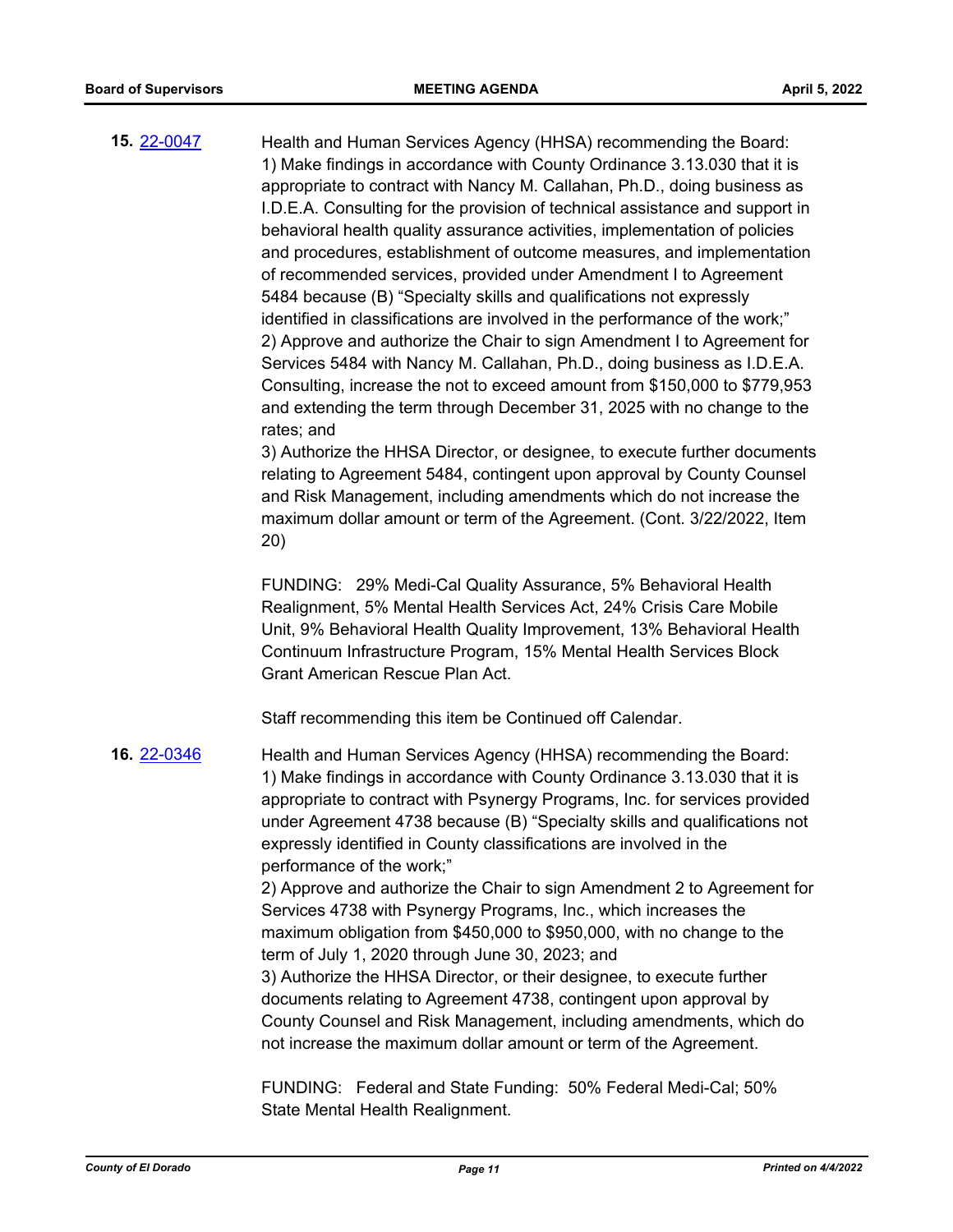Health and Human Services Agency (HHSA) recommending the Board adopt and authorize the Chair to sign Resolution 049-2022 to: 1) Delete one (1.0) Full Time Equivalent (FTE) vacant Mental Health Worker I/II allocation; and 2) Add one (1.0) FTE Supervising Mental Health Worker allocation in the Health and Human Services Agency. **17.** [22-0334](http://eldorado.legistar.com/gateway.aspx?m=l&id=/matter.aspx?key=31235)

FUNDING: 50% Medi-Cal and 50% MHSA.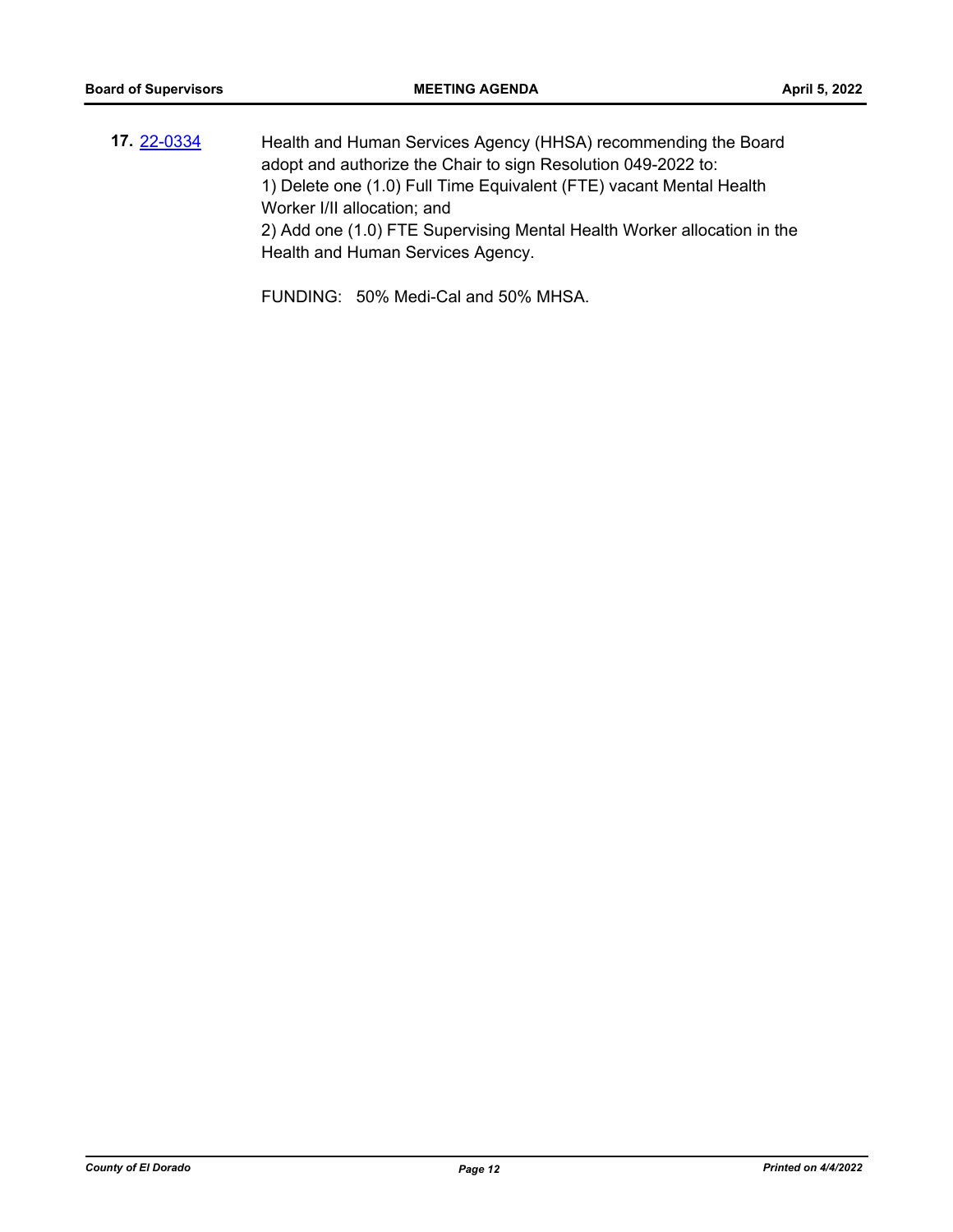## **LAND USE AND DEVELOPMENT - CONSENT ITEMS**

| 18. 22-0335 | Department of Transportation recommending the Board consider the<br>following pertaining to the San Bernardino Class 1 Bike Trail Project,<br>Capital Improvement Program project number 36107017, Contract 5971:<br>1) Approve and adopt the Plans and Contract Documents and authorize<br>the Chair to sign the Plans; and<br>2) Authorize advertisement for construction bids with an estimated<br>construction phase total cost of \$2,375,154.<br>FUNDING: Congestion Mitigation and Air Quality Program (9% - Federal),                                                                                                                                                                                                                                                                                                                        |
|-------------|------------------------------------------------------------------------------------------------------------------------------------------------------------------------------------------------------------------------------------------------------------------------------------------------------------------------------------------------------------------------------------------------------------------------------------------------------------------------------------------------------------------------------------------------------------------------------------------------------------------------------------------------------------------------------------------------------------------------------------------------------------------------------------------------------------------------------------------------------|
|             | Highway Infrastructure Program (9% - Federal), Surface Transportation<br>Block Grant (50% - Federal), Coronavirus Response and Relief<br>Supplemental Apportionments Act of 2021 Program (24% - Federal), and<br>Tahoe Regional Planning Agency (8% - Local)                                                                                                                                                                                                                                                                                                                                                                                                                                                                                                                                                                                         |
| 19. 22-0382 | Department of Transportation recommending the Board approve the<br>following:<br>1) Approve the addition of one (1) compact track loader to the Department<br>of Transportation's Fiscal Year 2021-22 Fixed Asset list totaling<br>\$141,926.84, to be funded from savings identified from several fixed asset<br>items;<br>2) Award Bid No. 22-760-039 for the purchase of one (1) New Compact<br>Track Loader to the sole qualified bidder, RKU Distributing Inc. from<br>Redding, CA; and<br>3) Authorize the Purchasing Agent to issue a purchase order contract for<br>the purchase of one (1) New Compact Track Loader for Department of<br>Transportation, Maintenance and Operations Division in the amount of<br>\$132,076.00 plus applicable taxes and fees (estimated at \$9,575.51) for a<br>one time purchase following Board approval. |
| 20. 22-0423 | FUNDING: Road Fund (100%).<br>Department of Transportation recommending the Board approve the<br>attached budget amendment transferring \$1,850,000 from the Silva Valley<br>Special Revenue Fund to the Capital Improvement Program to allow for<br>reimbursement to West Valley, LLC., per the approved Funding, Credit,<br>and Reimbursement Agreement. (4/5 vote required)                                                                                                                                                                                                                                                                                                                                                                                                                                                                       |

FUNDING: Traffic Impact Fees - Silva Valley Set Aside.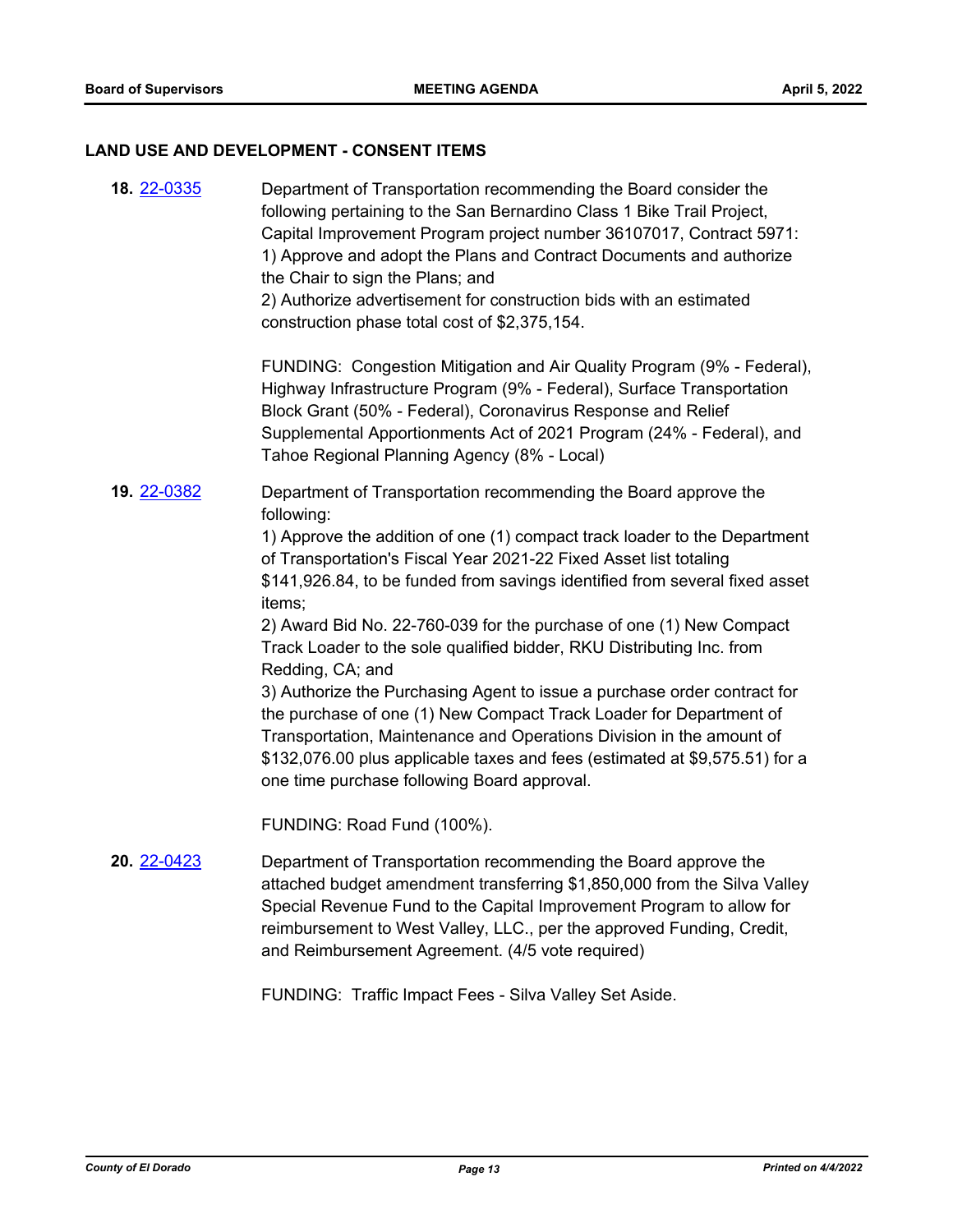| 21. 22-0535 | Department of Transportation recommending the Board:<br>1) Certify that the Traffic Signal at Town Center Boulevard and Post Street<br>Project is fully operational;<br>2) Hold Warranty Bond SUR0068193 in the amount of \$44,836.80, which<br>is ten percent of the total cost of the improvements, an amount which<br>guarantees against any defective work, labor done, or defective materials<br>furnished, which is to be released after one year if no claims are made;<br>and<br>3) Authorize the Clerk of the Board to release the Warranty Bond after the<br>required time period upon written request by Transportation.<br>FUNDING: Developer Funded.                                                                                                                                                                                                                                                                             |
|-------------|-----------------------------------------------------------------------------------------------------------------------------------------------------------------------------------------------------------------------------------------------------------------------------------------------------------------------------------------------------------------------------------------------------------------------------------------------------------------------------------------------------------------------------------------------------------------------------------------------------------------------------------------------------------------------------------------------------------------------------------------------------------------------------------------------------------------------------------------------------------------------------------------------------------------------------------------------|
| 22. 22-0331 | Department of Transportation recommending the Board approve and<br>authorize the Chair to sign the Second Amendment to Agreement for<br>Services 2801 with Genuine Parts Company doing business as Napa<br>Sacramento Distribution Center for fleet vehicle and equipment parts and<br>inventory program services, amending the business name and other minor<br>administrative changes determined to be necessary, with no changes to<br>the not-to-exceed amount, rates, or term.                                                                                                                                                                                                                                                                                                                                                                                                                                                           |
|             | FUNDING: Road Fund (State) and Fleet Service Internal Fund (Local).                                                                                                                                                                                                                                                                                                                                                                                                                                                                                                                                                                                                                                                                                                                                                                                                                                                                           |
| 23. 21-1642 | Planning and Building Department, Airports Division, recommending the<br>Board:<br>1) Find in accordance with Section 3.13.030(B) of the County Ordinance<br>that there are specialty skills and qualifications not expressly identified in<br>County classifications involved in Airport Consulting Services for the<br>Placerville and Georgetown Airports;<br>2) Approve and authorize the Chair to sign Agreement for Services 6451<br>for as-needed airport design, engineering, and construction management<br>services in the not-to-exceed amount of \$2,430,000 for a term of five years;<br>and<br>3) Approve and authorize the Chair to sign Agreement for Services 6452<br>for as-needed airport planning and environmental services in the<br>not-to-exceed amount of \$775,000 for a term of five years.<br>FUNDING: Federal Aviation Administration Grants (90%) and<br>Accumulated Capital Outlay Fund (10%). (Federal Funds) |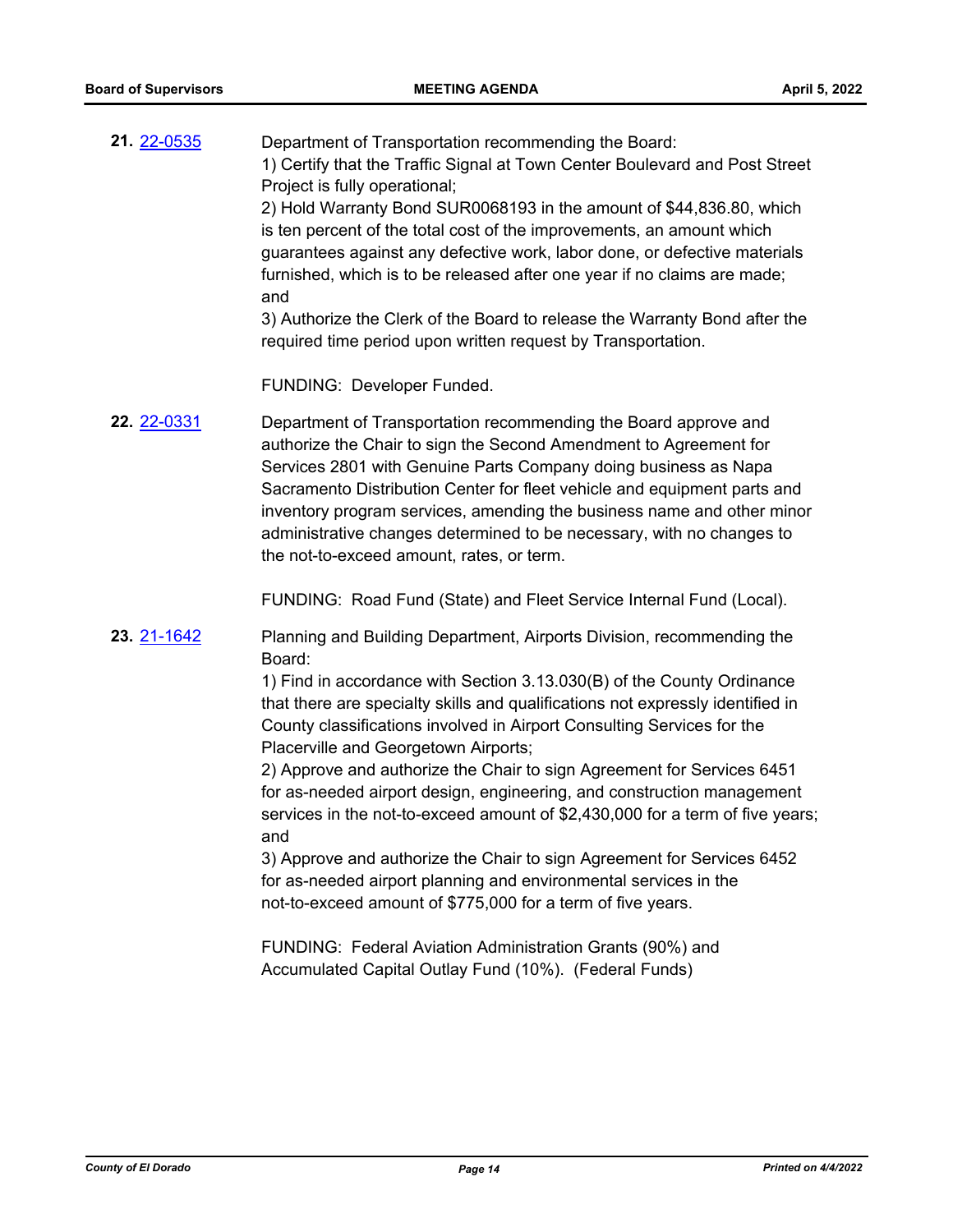## Planning and Building Department recommend the Board: 1) Approve and authorize the Chair to sign Resolution 052-2022, authorizing the Planning and Building Department to submit a grant application for the Federal Emergency Management Agency's Hazard Mitigation Grant Program to provide funding assistance for the Caldor Fire Post-Disaster Code Enforcement and Reconstruction Project; and 2) Delegate authority to the Director of the Planning and Building Department, or designee, to conduct all negotiations, sign and submit all documents, including, but not limited to applications, local match commitment letters, agreements, amendments, and payment requests necessary for the completion of the grant sub-application and application process. **24.** [22-0560](http://eldorado.legistar.com/gateway.aspx?m=l&id=/matter.aspx?key=31461)

FUNDING: Federal Emergency Management Agency's Hazard Mitigation Grant Program funds (75% Federal) and County General Fund (25%).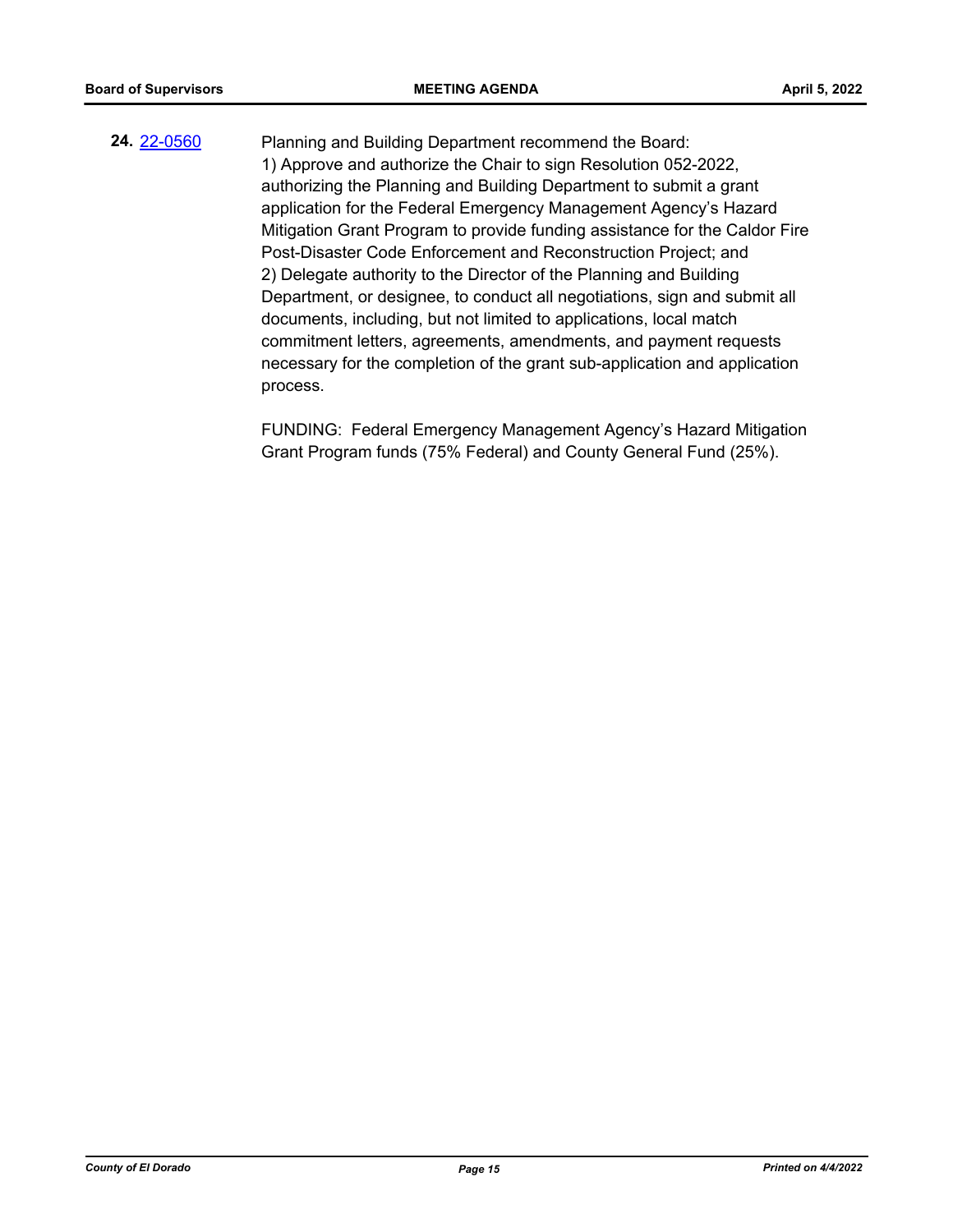## **LAW AND JUSTICE - CONSENT ITEMS**

| 25. 22-0447        | Probation Department recommending the Board:<br>1) Accept grant funding per Award Letter dated February 28, 2022, in<br>accordance with Board Policy A-6, in an amount of \$172,960, from the<br>California Department of Health Care Services for the Behavioral Health<br>Justice Intervention Services Project; and<br>2) Delegate authority to the Chief Probation Officer, or designee, to sign<br>certifications on invoices to receive reimbursement for activities. |
|--------------------|-----------------------------------------------------------------------------------------------------------------------------------------------------------------------------------------------------------------------------------------------------------------------------------------------------------------------------------------------------------------------------------------------------------------------------------------------------------------------------|
|                    | FUNDING: California Department of Health Care Services Behavioral<br>Health Justice Intervention Services Project, funded by the Substance<br>Abuse and Mental Health Services Administration through the Coronavirus<br>Response and Relief Supplemental Appropriations Act. (100%)                                                                                                                                                                                        |
| <b>26. 22-0517</b> | Sheriff's Office recommending the Board approve and authorize the Chair<br>to sign Amendment III to Agreement 3604 with G & O Body Shop Inc. (G &<br>O) to amend Article III, Compensation for Services, to include a disposal<br>fee of \$1,100 for hauling large trailers and recreational vehicles on the<br>Western Slope, and update the change in business structure from G & O<br>Body Shop Inc to G & O Towing Inc.                                                 |

FUNDING: Partial General Fund and partial California State Controller's Office pass through of Department of Motor Vehicles fees collected for the Abandoned Vehicles Abatement Joint Powers Authority.

## **END CONSENT CALENDAR**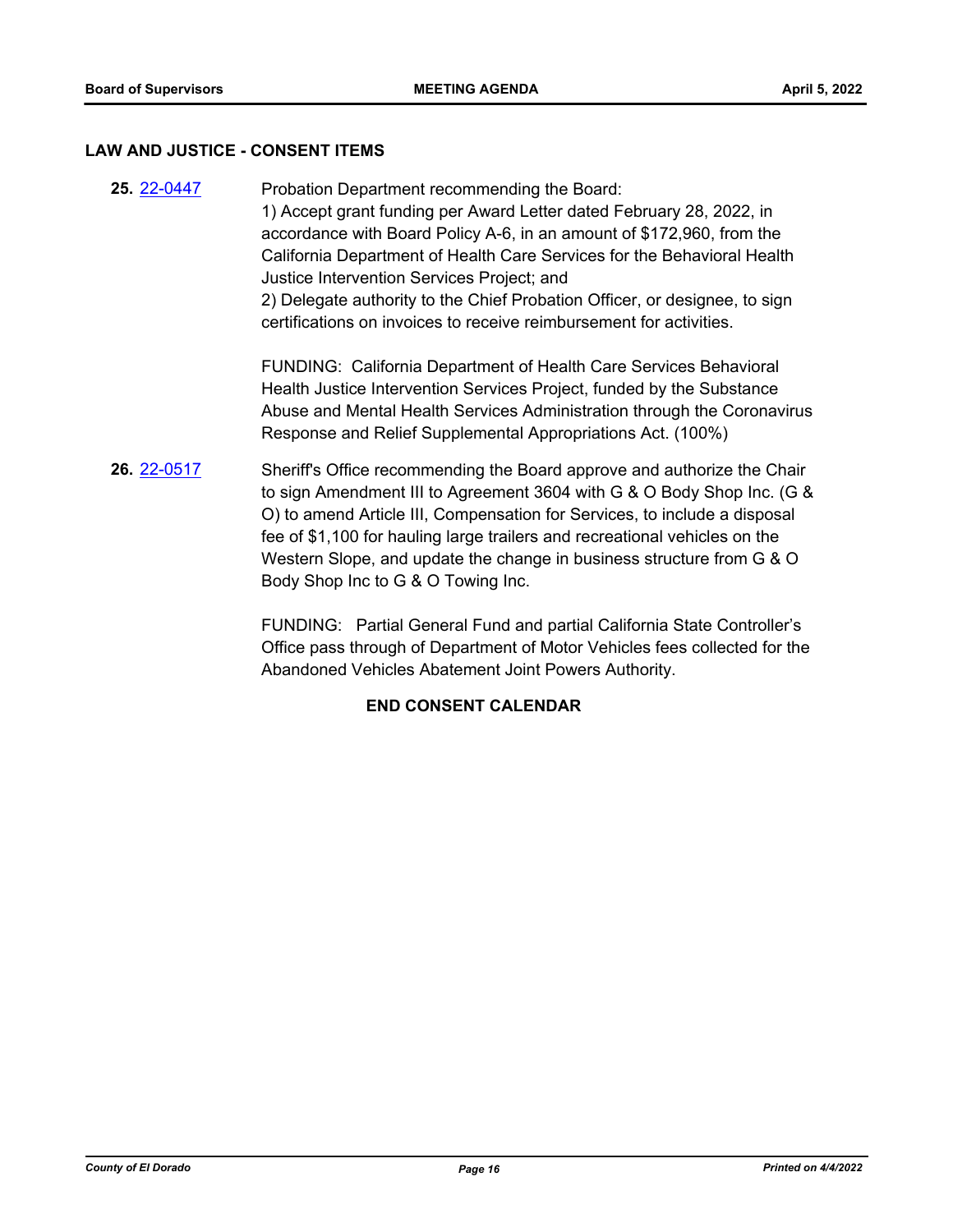#### **DEPARTMENT MATTERS (Items in this category may be called at any time)**

Supervisor Turnboo recommending the Board authorize the Chair to sign a letter of support for HR 6903, which is proposed in the House of Representatives by Congressman McClintock and Congressman LaMalfa. The proposed bill would direct the United States Forest Service to immediately suppress wildfires on national forest system lands and put an end to the policy of letting fires burn. **27.** [22-0502](http://eldorado.legistar.com/gateway.aspx?m=l&id=/matter.aspx?key=31403)

FUNDING: N/A

#### **10:00 A.M. - TIME ALLOCATION (Items will not be heard prior to the time stated)**

Agriculture Department, on behalf of Fish and Wildlife Commission recommending the Board receive a presentation from the Fish and Wildlife Commission. **28.** [22-0348](http://eldorado.legistar.com/gateway.aspx?m=l&id=/matter.aspx?key=31249)

FUNDING: General Fund.

HEARING - Department of Transportation recommending the Board: 1) Approve the Introduction (First Reading) of Ordinance 5159 amending County Code Chapter 12.04 to reflect changes approved with Ordinance 5051 that eliminated the Community Development Agency and recreated the separate departments of Environmental Management, Planning and Building, and Transportation; and 2) Waive full reading of and continue Ordinance 5159 to May 10, 2022, for Final Passage (Second Reading). **29.** [21-1965](http://eldorado.legistar.com/gateway.aspx?m=l&id=/matter.aspx?key=30861)

FUNDING: N/A

#### **11:00 A.M. TIME ALLOCATION (Items will not be heard prior to time stated)**

Chief Administrative Office recommending the Board: 1) Receive and file an update on the Caldor Fire recovery efforts from the Recovery Operations Center, Environmental Management, Planning and Building, and Health & Human Services Agency; and 2) Approve and authorize the Chair to sign a proclamation recognizing the County and the community for their support of those impacted by the Caldor Fire. **30.** [22-0565](http://eldorado.legistar.com/gateway.aspx?m=l&id=/matter.aspx?key=31466)

FUNDING: N/A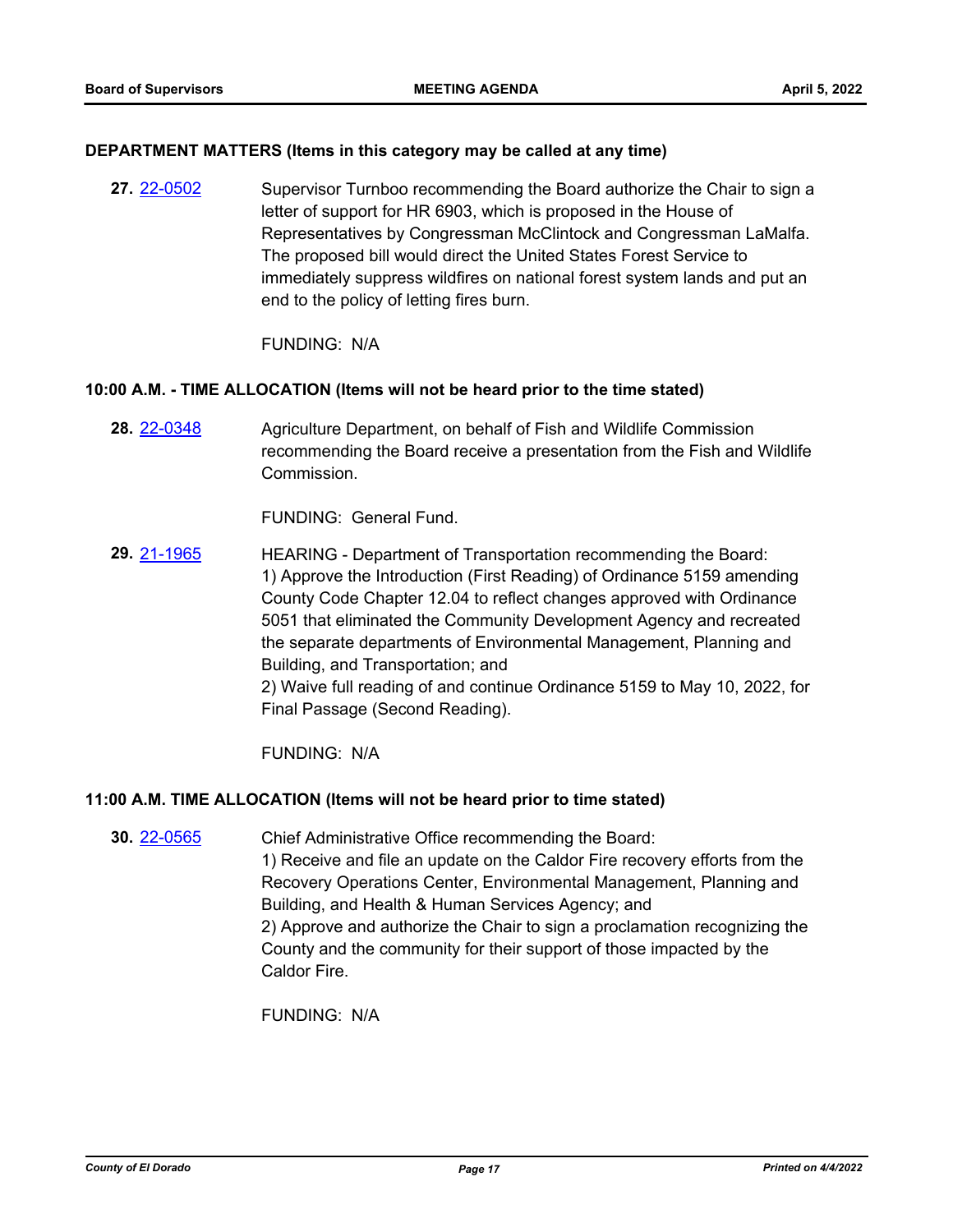### **1:00 P.M. - TIME ALLOCATION (Items will not be heard prior to the time stated)**

## **OPEN FORUM**

Open Forum is an opportunity for members of the public to address the Board of Supervisors on subject matter that is not on their meeting agenda and within their jurisdiction. Public comments during Open Forum are limited to three minutes per person. The Board Chair may limit public comment during Open Forum.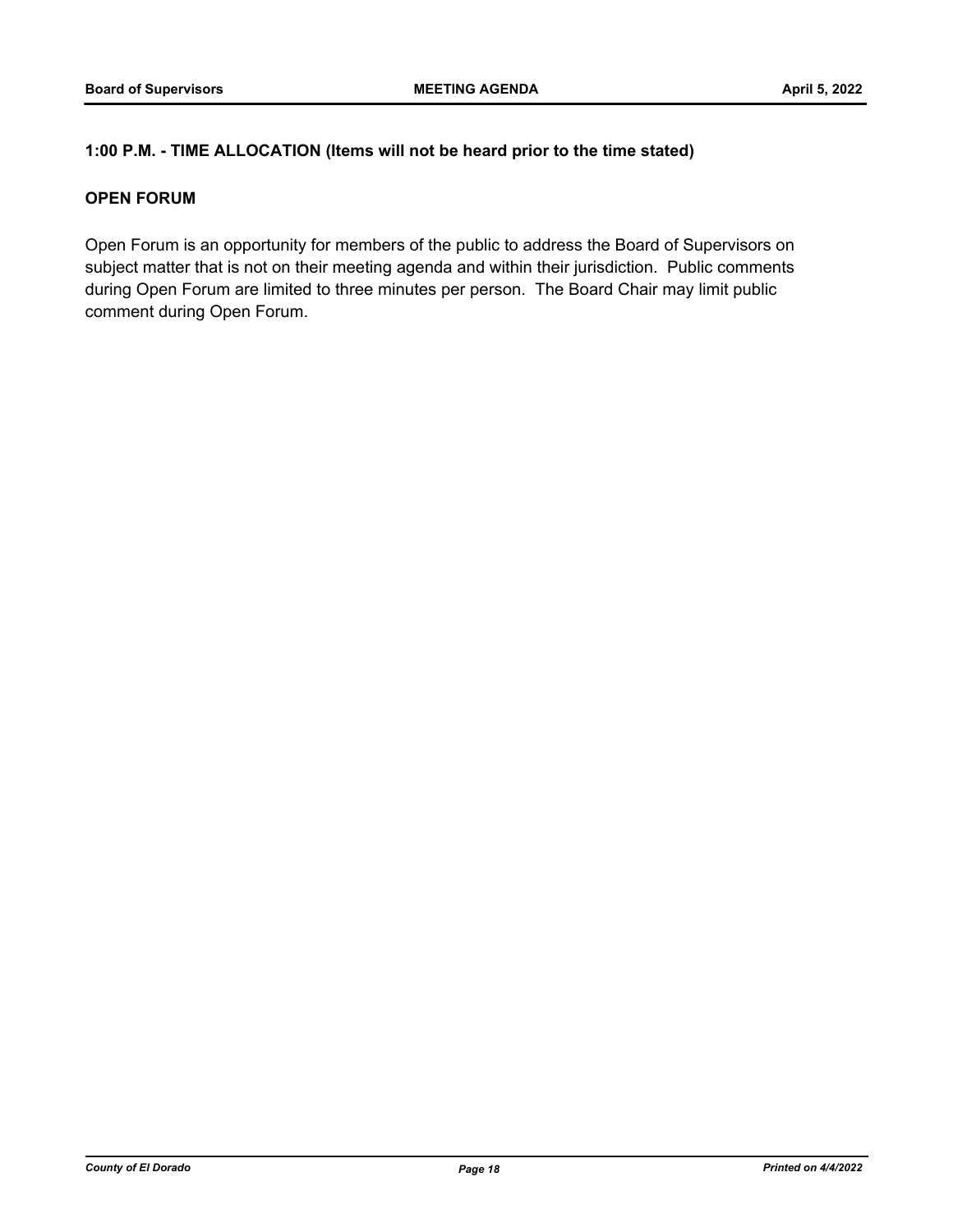## **2:00 P.M. TIME ALLOCATION - (Items will not be heard prior to time stated)**

HEARING - Department of Transportation recommending the Board consider the following: **31.** [22-0241](http://eldorado.legistar.com/gateway.aspx?m=l&id=/matter.aspx?key=31142)

1) Conduct a Hearing to consider adoption of Resolution of Necessity 048-2022 related to the Diamond Springs Parkway Phase 1B Project, CIP 72334/36105011 (Project) authorizing the commencement of eminent domain proceedings to acquire certain property interests from the parcels identified as Assessor Parcel Numbers 327-270-043, -046, and -050, owned by James E. Teter and Elizabeth Ann Teter, Trustees under The Teter 1991 Revocable Living Trust dated July 22, 1991; 2) Make findings pursuant to California Code of Civil Procedure Section 1245.230 that: a) The public interest and necessity require the proposed Project; b) The Project is planned or located in the manner that will be most compatible with the greatest public good and the least private injury; c) The property described in the Resolution of Necessity is necessary for the proposed Project; and d) The offer required by Section 7267.2 of the Government Code has been made to the owner(s) of record, unless the owner(s) could not be located with reasonable diligence; 3) Adopt the Resolution of Necessity (4/5 vote required); and

4) Authorize outside Counsel, Meyers-Nave, with cooperation as needed from County Counsel, to proceed with the necessary steps to acquire the required property.

FUNDING: Master Circulation and Funding Plan (MC&FP) (41%), Traffic Impact Mitigation Fees - Zone 1-7 (25%), Traffic Impact Fees Zone B (3%), State-Local Partnership Program Funds (16%), SHOPP Funds (3%), Tribe Funds (historical) (<1%), Road Fund (<1%), and to be determined anticipated MC&FP funds (12%).

#### **CAO UPDATE (May be called at any time during the meeting)**

[22-0649](http://eldorado.legistar.com/gateway.aspx?m=l&id=/matter.aspx?key=31550) CAO Update (Caldor Fire Update)

#### **ADJOURNMENT**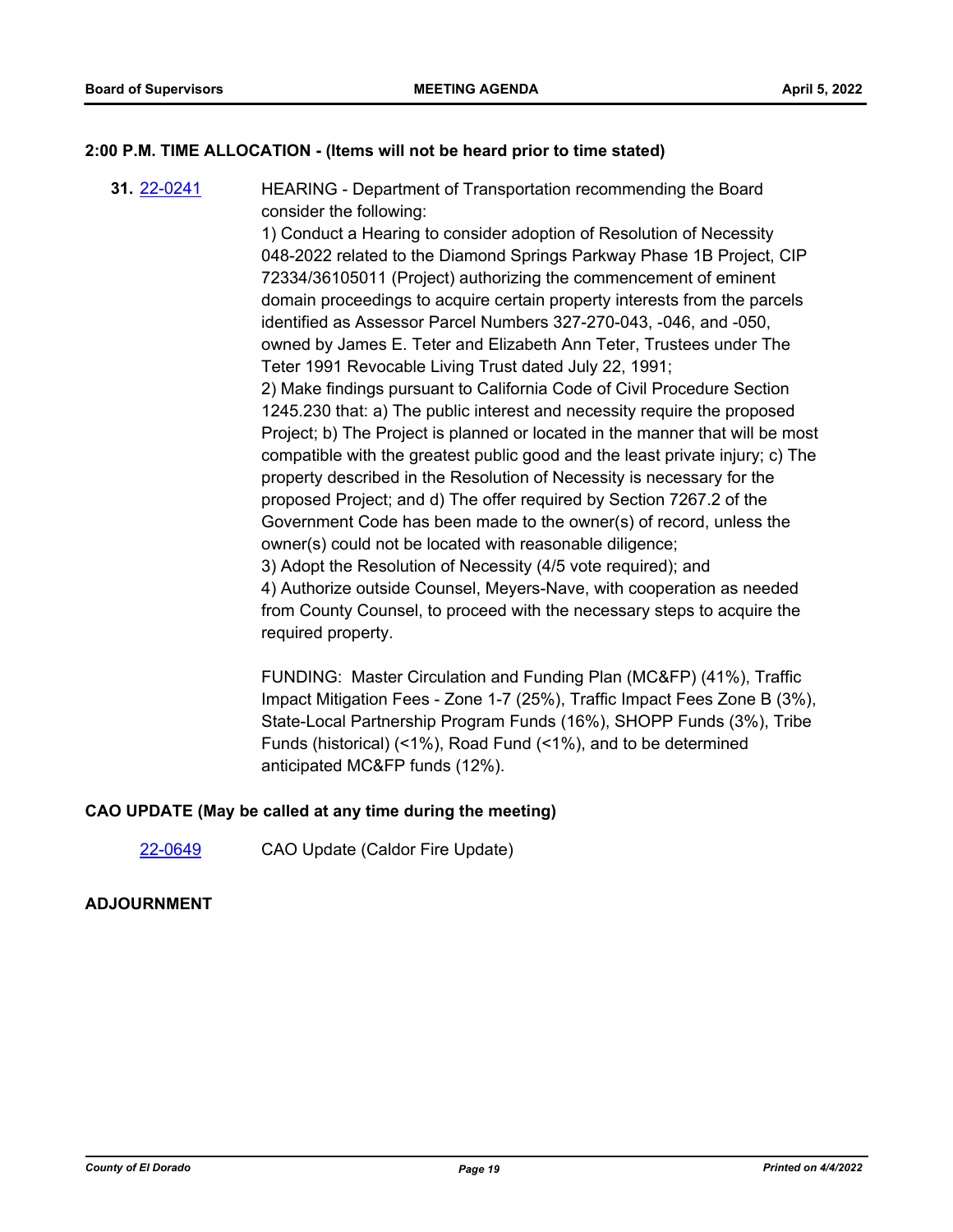## **CLOSED SESSION**

| 32. 22-0403 | Pursuant to Government Code Section 54957- Public Employee<br>Performance Evaluation. Title: Director of Planning and Building. (Est.<br>Time: 15 Min.)                                                                                                                                                                                                                                                                                                                                                                                                                                                                                                                                                                                                                                                                                                                                                                                                                                                                                   |
|-------------|-------------------------------------------------------------------------------------------------------------------------------------------------------------------------------------------------------------------------------------------------------------------------------------------------------------------------------------------------------------------------------------------------------------------------------------------------------------------------------------------------------------------------------------------------------------------------------------------------------------------------------------------------------------------------------------------------------------------------------------------------------------------------------------------------------------------------------------------------------------------------------------------------------------------------------------------------------------------------------------------------------------------------------------------|
| 33. 22-0612 | Pursuant to Government Code Section 54957- Public Employee<br>Performance Evaluation. Title: Public Defender. (Est. Time: 15 Min.)                                                                                                                                                                                                                                                                                                                                                                                                                                                                                                                                                                                                                                                                                                                                                                                                                                                                                                        |
| 34. 22-0596 | Pursuant to Government Code Section 54957.6 - Conference with Labor<br>Negotiator: County Negotiator: Director of Human Resources and/or<br>designee. Employee organizations: El Dorado County Employees'<br>Association, Local 1, AFSCME Council 57 representing employees in the<br>Supervisory, Professional, and General Bargaining Units; Operating<br>Engineers Local No. 3 representing employees in the Trades & Crafts and<br>Corrections Bargaining Units; El Dorado County Criminal Attorneys'<br>Association representing employees in the Criminal Attorney Unit; El<br>Dorado County Managers' Association representing employees in the<br>Management Unit; Deputy Sheriff's Association representing employees in<br>the Law Enforcement Unit; El Dorado County Probation Officers<br>Association representing employees in the Probation Bargaining Unit; and<br>El Dorado County Law Enforcement Management Association<br>representing employees in the Law Enforcement Sworn Management Unit.<br>(Est. Time: 20 Min.) |
| 35. 22-0637 | Conference with Legal Counsel - Significant Exposure to Litigation<br>pursuant to Government Code Section 54956.9(d)(2), and Initiation of<br>Litigation pursuant to Government Code section 54959.9(d)(4). Number of<br>potential cases: (1). (Est. Time: 20 min)                                                                                                                                                                                                                                                                                                                                                                                                                                                                                                                                                                                                                                                                                                                                                                        |